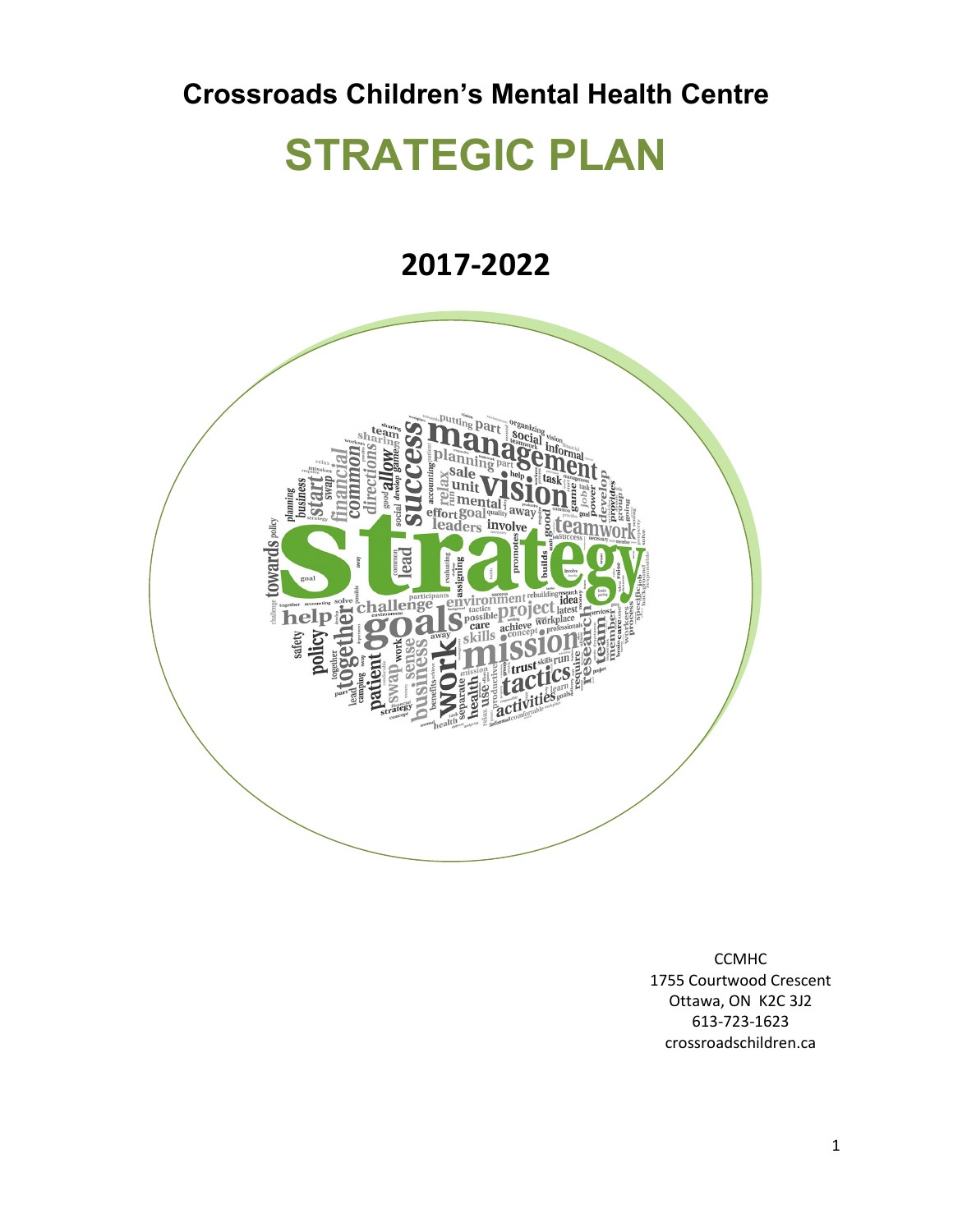

Approved by the Board of Directors October 23, 2017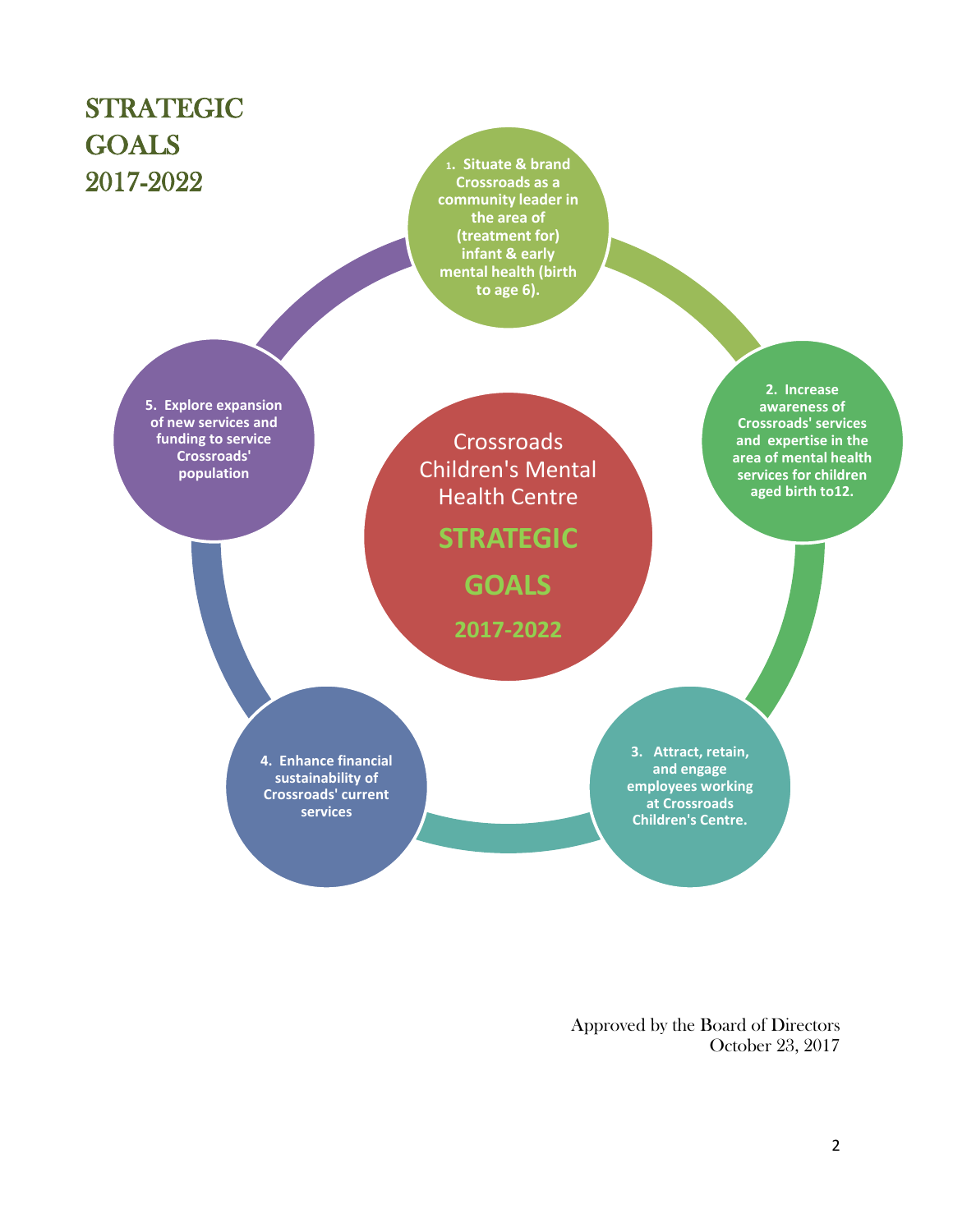

#### **EXECUTIVE SUMMARY**

Crossroads Children's Mental Health Centre (CCMHC) was established in 1995 to meet the need for intensive and specialized services for children under the age of 12 with mental health issues. Crossroads helps families experiencing the highest level of crisis and severity, delivering long-term family and community benefits by providing families and children with the tools required to effectively address these mental health and behavioural issues.

This Strategic Plan was developed by the Board of Directors, staff, and the Leadership Team.